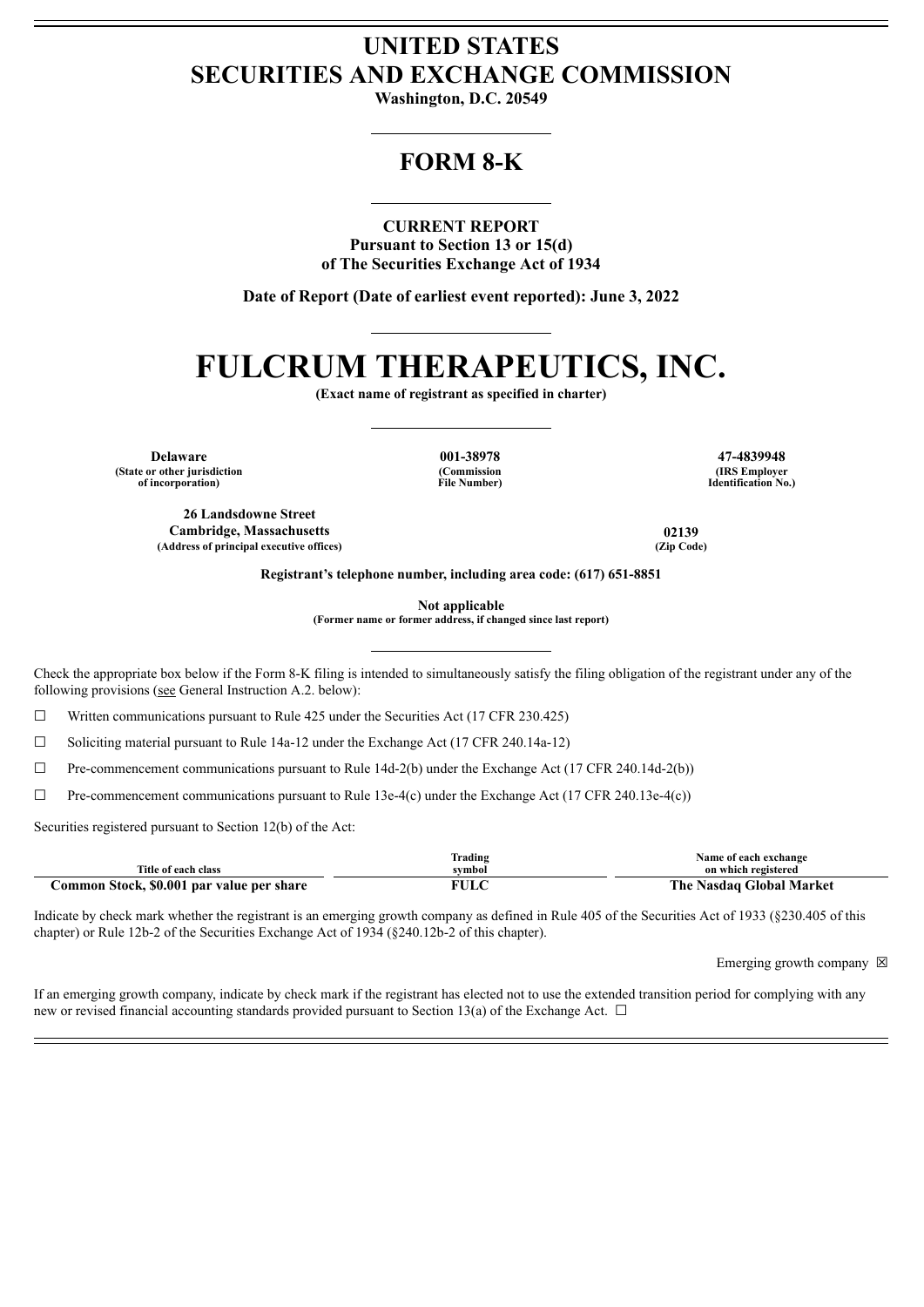#### **Item 1.02 Termination of a Material Definitive Agreement.**

On June 3, 2022, Acceleron Pharma Inc., or Acceleron, a wholly-owned subsidiary of Merck & Co., Inc, notified Fulcrum Therapeutics, Inc., or Fulcrum, of its termination for convenience, effective 120 days after Fulcrum's receipt of the notice, of that certain Collaboration and License Agreement, entered into as of December 20, 2019, by and between Fulcrum and Acceleron, or the Agreement, to identify biological targets to modulate specific pathways associated with a targeted indication within the pulmonary disease space.

Under the terms of the Agreement, Fulcrum granted Acceleron an exclusive worldwide license under certain intellectual property rights to make, have made, use, sell, have sold, import, export, distribute and have distributed, market, have marketed, promote, have promoted, or otherwise exploit molecules and products directed against or expressing certain biological targets identified by Fulcrum for the treatment, prophylaxis, or diagnosis of a targeted indication within the pulmonary disease space. Under the Agreement, Fulcrum received a non-refundable \$10.0 million upfront payment, and was entitled to research milestone payments of up to \$18.5 million in the aggregate upon first achievement of specified research milestones, \$2.0 million of which has been achieved to date and is non-refundable, as well as development milestone payments of up to \$135.0 million in the aggregate, and up to \$67.5 million in the aggregate upon the second achievement of specified clinical and regulatory milestones. Fulcrum would also have been entitled to sales-based milestone payments of up to \$145.0 million in the aggregate for the first product, and up to \$72.5 million in the aggregate for the second product, as well as tiered royalties ranging from a mid single-digit percentage to a low double-digit percentage.

As of the termination date, the Agreement will be terminated in its entirety, following which Fulcrum will not be entitled to receive any further milestone payments or royalties. As of the termination date, Fulcrum will have no further obligations to develop or to fund development under the Agreement.